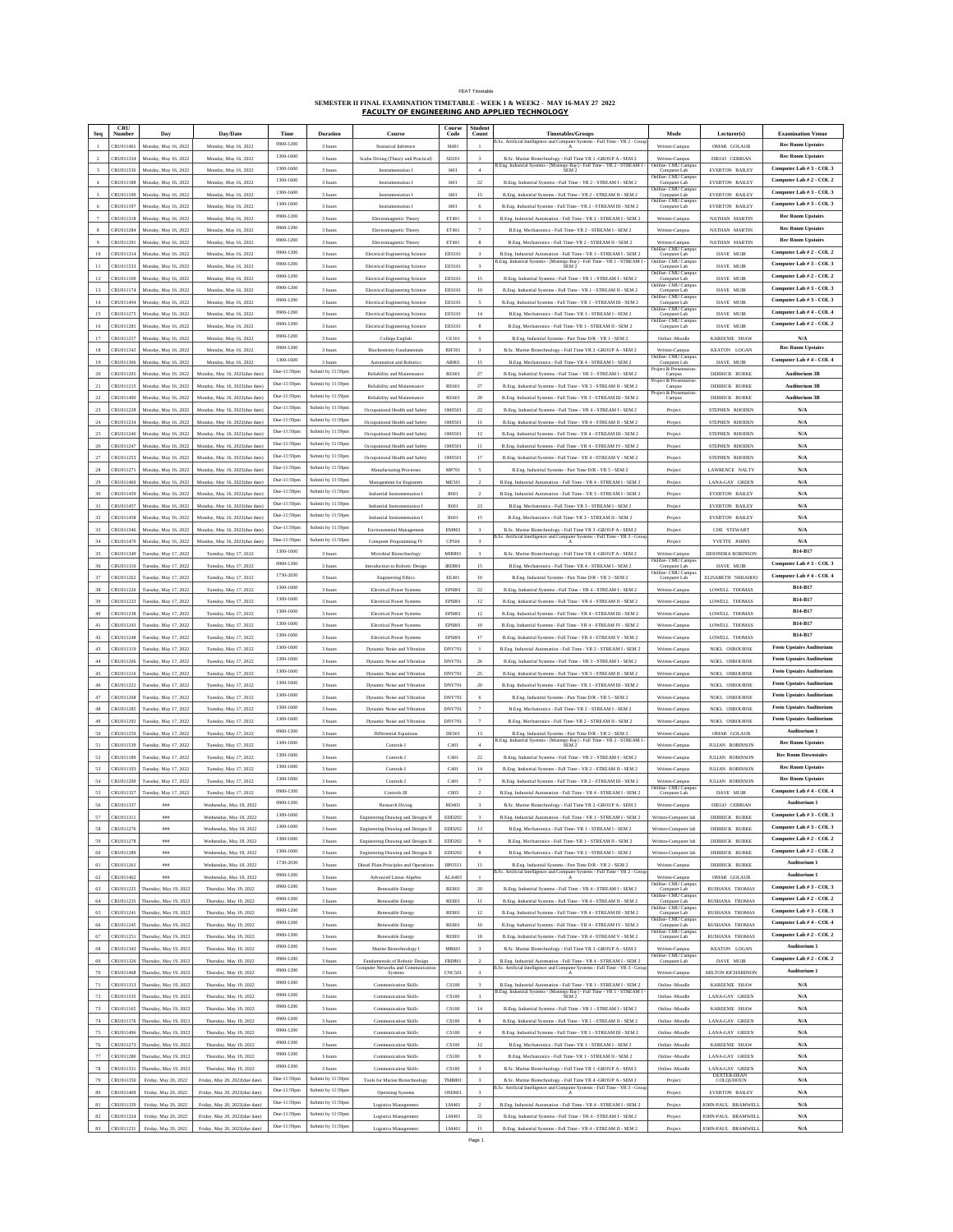|                |           |                                                            |                                                  |                        |                               |                                                                      |                | <b>FFAT Timetahl</b>     |                                                                                                                                                                                                                                |                                     |                                    |                                    |
|----------------|-----------|------------------------------------------------------------|--------------------------------------------------|------------------------|-------------------------------|----------------------------------------------------------------------|----------------|--------------------------|--------------------------------------------------------------------------------------------------------------------------------------------------------------------------------------------------------------------------------|-------------------------------------|------------------------------------|------------------------------------|
|                | CRU       |                                                            |                                                  |                        |                               |                                                                      | Course         | Student                  |                                                                                                                                                                                                                                |                                     |                                    |                                    |
| Sec            | Number    | Day                                                        | Day/Date                                         | Time<br>Due-11:59pm    | Duration<br>Submit by 11:59pm | Course                                                               | Code           | Count                    | <b>Timetables/Groups</b>                                                                                                                                                                                                       | Mode                                | Lecturer(s)                        | <b>Examination Venue</b>           |
| 84             | CRU011237 | Friday, May 20, 2022                                       | Friday, May 20, 2022(due date)                   |                        |                               | Logistics Management                                                 | LM401          | 12                       | B.Eng. Industrial Systems - Full Time - YR 4 - STREAM III - SEM 2                                                                                                                                                              | Project                             | JOHN-PAUL BRAMWELI                 | N/A                                |
| 85             | CRU011244 | Friday, May 20, 2022                                       | Friday, May 20, 2022(due date)                   | Due-11:59pm            | Submit by 11:59pm             | Logistics Management                                                 | LM401          | 10                       | B.Eng. Industrial Systems - Full Time - YR 4 - STREAM IV - SEM 2                                                                                                                                                               | Project                             | <b>JOHN-PALIL BRAMWELL</b>         | N/A                                |
| 86             | CRU011250 | Friday, May 20, 2022                                       | Friday, May 20, 2022(due date)                   | Due-11:59pm            | Submit by 11:59pm             | Logistics Managemen                                                  | LM401          | 17                       | B.Eng. Industrial Systems - Full Time - YR 4 - STREAM V - SEM 2                                                                                                                                                                | Project                             | JOHN-PAUL BRAMWELL                 | N/A                                |
| 87             | CRU011308 | Friday, May 20, 2022                                       | Friday, May 20, 2022(due date                    | Due-11:59pm            | Submit by 11:59pr             | Logistics Managemen                                                  | LM401          | 15                       | B.Eng. Mechatronics - Full Time- YR 4 - STREAM I - SEM 2                                                                                                                                                                       | Projec                              | <b>IOHN-PAUL BRAMWELI</b>          | N/A                                |
| 88             | CRU011209 | Friday, May 20, 2022                                       | Friday, May 20, 2022(due date)                   | Due-11:59pm            | Submit by 11:59pm             | Computer Programming II                                              | CP602          | 26                       | B.Eng. Industrial Systems - Full Time - YR 3 - STREAM I - SEM 2                                                                                                                                                                | Project                             | YVETTE JOHNS                       | N/A                                |
| 89             | CRU011211 | Friday, May 20, 2022                                       | Friday, May 20, 2022(due date)                   | Due-11:59pm            | Submit by 11:59pm             | Computer Programming II                                              | CP602          | 25                       | B.Eng. Industrial Systems - Full Time - YR 3 - STREAM II - SEM 2                                                                                                                                                               | Project                             | YVETTE JOHNS                       | N/A                                |
| 90             | CRU011223 | Friday, May 20, 2022                                       | Friday, May 20, 2022(due date)                   | Due-11:59pm            | Submit by 11:59pm             | Computer Programming II                                              | CP602          | $20\,$                   | B.Eng. Industrial Systems - Full Time - YR 3 - STREAM III - SEM 2                                                                                                                                                              | Project                             | YVETTE JOHNS                       | N/A                                |
| 91             | CRU011290 | Friday, May 20, 2022                                       | Friday, May 20, 2022(due date)                   | Due-11:59pm            | Submit by 11:59pm             | Computer Programming II                                              | CP602          |                          | B.Eng. Mechatronics - Full Time-YR 2 - STREAM I - SEM 2                                                                                                                                                                        | Project                             | YVETTE JOHNS                       | N/A                                |
| 92             | CRU011297 | Friday, May 20, 2022                                       | Friday, May 20, 2022(due date)                   | Due-11:59pm            | Submit by 11:59pm             | Computer Programming II                                              | CP602          | $\overline{\phantom{a}}$ | B.Eng. Mechatronics - Full Time-YR 2 - STREAM II - SEM 2                                                                                                                                                                       | Project                             | YVETTE JOHNS                       | N/A                                |
| 93             | CRU011320 | Friday, May 20, 2022                                       | Friday, May 20, 2022(due date)                   | Due-11:59pm            | Submit by 11:59pm             | Computer Programming I                                               | CP501          | $\mathbf{1}$             | B.Eng. Industrial Automation - Full Time - YR 2 - STREAM I - SEM 2                                                                                                                                                             | Project                             | YVETTE JOHNS                       | N/A                                |
| 94             | CRU011265 | Friday, May 20, 2022                                       | Friday, May 20, 2022(due date)                   | Due-11:59pm            | Submit by 11:59pr             | Computer Programming I                                               | CP501          | 16                       | B.Eng. Industrial Systems - Part Time D/R - YR 4 - SEM 2                                                                                                                                                                       | Project                             | YVETTE JOHNS                       | N/A                                |
| 95             | CRU011534 | Friday, May 20, 2022                                       | Friday, May 20,2022                              | 0900-1200              | 3 hour                        | Spanish I-1                                                          | FLS101         | 3                        | B.Eng. Industrial Systems - [Montego Bay] - Full Time - YR 1 - STREAM I - SEREAM I - SEREAM I - SEREAM I - SEREAM I - SEREAM I - SEREAM I - SEREAM I - SEREAM I - SEREAM I - SEREAM I - SEREAM I - SEREAM I - SEREAM I - SEREA | Written-Campus                      | ROBINSON ALVARADO                  | <b>Festo Upstairs Auditorium</b>   |
|                |           |                                                            |                                                  | 0900-1200              |                               |                                                                      |                |                          |                                                                                                                                                                                                                                |                                     | TERISA BERNAL                      | <b>Festo Upstairs Auditorium</b>   |
| 96             | CRU011166 | Friday, May 20, 2022                                       | Friday, May 20,2022                              |                        | 3 hours                       | Spanish I-1                                                          | <b>FLS101</b>  |                          | B.Eng. Industrial Systems - Full Time - YR 1 - STREAM I - SEM 2                                                                                                                                                                | Written-Campus                      | <b>BENJAMAIN</b>                   |                                    |
|                | CRU011175 | Friday, May 20, 2022                                       | Friday, May 20,2022                              | 0900-1200              | 3 hours                       | Spanish I-1                                                          | <b>FLS101</b>  |                          | B.Eng. Industrial Systems - Full Time - YR 1 - STREAM II - SEM 2                                                                                                                                                               | Written-Campus                      | <b>TERISA BERNAL</b>               | <b>Festo Upstairs Auditorium</b>   |
|                |           |                                                            |                                                  | 0900-1200              |                               |                                                                      |                |                          |                                                                                                                                                                                                                                |                                     | TERISA BERNAL                      | <b>Festo Upstairs Auditorium</b>   |
| 98             | CRU011495 | Friday, May 20, 2022                                       | Friday, May 20,2022                              |                        | 3 hours                       | Spanish I-1                                                          | FLS101         |                          | B.Eng. Industrial Systems - Full Time - YR 1 - STREAM III - SEM 2                                                                                                                                                              | Written-Campus                      | <b>BENJAMAIN</b>                   |                                    |
| 99             | CRU011256 | Friday, May 20, 2022                                       | Friday, May 20.2022                              | 0900-1200              | 3 hours                       | Spanish I-1                                                          | <b>FLS101</b>  | 12                       | B.Eng. Industrial Systems - Part Time D/R - YR 1 - SEM 2                                                                                                                                                                       | Written-Campus                      | TERISA BERNAL<br><b>BENJAMAIN</b>  | <b>Festo Upstairs Auditorium</b>   |
| 100            | CRU011541 | Friday, May 20, 2022                                       | Friday, May 20,2022                              | 0900-1200              | 3 hours                       | Principles of Air Conditioning and<br>Refrigeration                  | ACR401         | $\ddot{4}$               | B.Eng. Industrial Systems - [Montego Bay] - Full Time - YR $2$ - STREAM I $$\sf SEM\,2$$                                                                                                                                       | Written-Campu                       | DEAREST ARHELC                     | <b>Festo Upstairs Auditorium</b>   |
|                |           |                                                            |                                                  | 0900-1200              |                               | Principles of Air Conditioning and                                   |                |                          |                                                                                                                                                                                                                                |                                     |                                    | <b>Festo Upstairs Auditorium</b>   |
| 101            | CRU011184 | Friday, May 20, 2022                                       | Friday, May 20,2022                              | 0900-1200              | 3 hours                       | Refrigeration<br>Principles of Air Conditioning and<br>Refrigeration | ACR401         | $22\,$                   | B.Eng. Industrial Systems - Full Time - YR 2 - STREAM I - SEM 2                                                                                                                                                                | Written-Campus                      | DEAREST ARHELO                     | <b>Festo Upstairs Auditorium</b>   |
| 102            | CRU011195 | Friday, May 20, 2022                                       | Friday, May 20,2022                              |                        | 3 hours                       | Principles of Air Conditioning and                                   | ACR401         | 14                       | B.Eng. Industrial Systems - Full Time - YR 2 - STREAM II - SEM 2                                                                                                                                                               | Written-Campus                      | DEAREST ARHELO                     |                                    |
| 103            | CRU011202 | Friday, May 20, 2022                                       | Friday, May 20,2022                              | 0900-1200              | 3 hours                       | Refrigeration                                                        | <b>ACR401</b>  | 6                        | B.Eng. Industrial Systems - Full Time - YR 2 - STREAM III - SEM 2                                                                                                                                                              | Written-Campus                      | DEAREST ARHELO                     | <b>Festo Upstairs Auditorium</b>   |
| 104            | CRU011340 | Friday, May 20, 2022                                       | Friday, May 20,2022                              | 0900-1200              | 3 hours                       | Information Technology I                                             | IT201          |                          | B.Sc. Marine Biotechnology - Full Time YR 2 -GROUP A - SEM 2                                                                                                                                                                   | Online-Moodle                       | CALENE CLARKE                      | N/A                                |
| 105            | CRU011287 | Friday, May 20, 2022                                       | Thursday, May 20, 2022                           | 0900-1200              | 3 hours                       | Elements of Engineering Materials                                    | <b>EEM401</b>  | $\overline{7}$           | B.Eng. Mechatronics - Full Time- YR 2 - STREAM I - SEM 2                                                                                                                                                                       | Written-Campus                      | LAWRENCE NALTY                     | Auditorium 1                       |
| 106            | CRU011294 | Friday, May 20, 2022                                       | Thursday, May 20, 2022                           | 0900-1200              | 3 hours                       | Elements of Engineering Materials                                    | <b>EEM401</b>  |                          | B.Eng. Mechatronics - Full Time- YR 2 - STREAM II - SEM 2                                                                                                                                                                      | Written-Campus                      | LAWRENCE NALTY                     | Auditorium 1                       |
| 107            | CRU011258 | Tuesday, May 24, 2022                                      | Tuesday, May 24, 2022                            | 0900-1200              | 3 hours                       | Principles of Thermodynamics                                         | PT101          | 12                       | B.Eng. Industrial Systems - Part Time D/R - YR 2 - SEM 2                                                                                                                                                                       | Written-Campu                       | <b>DEAREST ARHELO</b>              | Auditorium 1                       |
| 108            | CRU011344 | Tuesday, May 24, 2022                                      | Tuesday, May 24, 2022                            | 0900-1200              | 3 hours                       | lant Tissue Culture & Micro-propagatio                               | PTC601         |                          | B.Sc. Marine Biotechnology - Full Time YR 3 -GROUP A - SEM 2                                                                                                                                                                   | Written-Campus                      | RACQUEL WRIGHT                     | Auditorium 1                       |
| 109            | CRU011351 | Tuesday, May 24, 2022                                      | Tuesday, May 24, 2022                            | 0900-1200              | 3 hours                       | Marine Biotechnology II                                              | MB702          |                          | B.Sc. Marine Biotechnology - Full Time YR 4 -GROUP A - SEM 2                                                                                                                                                                   | Onlilne- CMU Campu<br>Computer Lab  | DEXTER-DEAN<br>COLQUHOUN           | Computer Lab # 4 - COL 4           |
| 110            | CRU011317 | Tuesday, May 24, 2022                                      | Tuesday, May 24, 2022                            | 0900-1200              | 3 hours                       | Introduction to Management (A)                                       | IM101-2        | $\,2\,$                  | B.Eng. Industrial Automation - Full Time - YR 2 - STREAM I - SEM 2                                                                                                                                                             | Written-Campus                      | <b>LANA-GAY GREEN</b>              | <b>Rec Room Downstairs</b>         |
| 111            | CRU011542 | Tuesday, May 24, 2022                                      | Tuesday, May 24, 2022                            | 0900-1200              |                               |                                                                      | IM101-2        | 4                        | B.Eng. Industrial Systems - [Montego Bay] - Full Time - YR 2 - STREAM I SEM 2                                                                                                                                                  |                                     | LANA-GAY GREEN                     | <b>Rec Room Upstairs</b>           |
|                |           |                                                            |                                                  | 0900-1200              | 3 hours                       | Introduction to Management (A)                                       |                |                          |                                                                                                                                                                                                                                | Written-Campus                      |                                    | <b>Rec Room Downstairs</b>         |
| 112            | CRU011187 | Tuesday, May 24, 2022                                      | Tuesday, May 24, 2022                            | 0900-1200              | 3 hours                       | Introduction to Management (A)                                       | IM101-2        | $22\,$                   | B.Eng. Industrial Systems - Full Time - YR 2 - STREAM I - SEM 2                                                                                                                                                                | Written-Campus                      | LANA-GAY GREEN                     | <b>Rec Room Upstairs</b>           |
| 113            | CRU011196 | Tuesday, May 24, 2022                                      | Tuesday, May 24, 2022                            |                        | 3 hours                       | Introduction to Management (A)                                       | IM101-2        | 13                       | B.Eng. Industrial Systems - Full Time - YR 2 - STREAM II - SEM 2                                                                                                                                                               | Written-Campus                      | <b>LANA-GAY GREEN</b>              |                                    |
| 114            | CRU011203 | Tuesday, May 24, 2022                                      | Tuesday, May 24, 2022                            | 0900-1200              | 3 hours                       | Introduction to Management (A)                                       | IM101-2        | 6                        | B.Eng. Industrial Systems - Full Time - YR 2 - STREAM III - SEM 2                                                                                                                                                              | Written-Campus                      | <b>LANA-GAY GREEN</b>              | <b>Rec Room Upstairs</b>           |
| 115            |           | Tuesday, May 24, 2022                                      | Tuesday, May 24, 2022                            | 0900-1200              | 3 hours                       | Introduction to Management (A)                                       |                | $\mathcal{P}$            | 3.Sc. Artificial Intelligence and Computer Systems - Full Time - YR 2 - Gro                                                                                                                                                    | Written-Campus                      | <b>LANA-GAY GREEN</b>              | <b>Rec Room Downstair:</b>         |
| $116\,$        | CRU011316 | Tuesday, May 24, 2022                                      | Tuesday, May 24, 2022                            | 1300-1600              | 3 hours                       | Industrial Engineering Chemistry B                                   | IC202          |                          | B.<br>Eng. Industrial Automation - Full Time - YR 1 - STREAM I - SEM 2                                                                                                                                                         | Written-Campus                      | TOUSSAINT SIMMS                    | <b>Festo Upstairs Auditoriun</b>   |
| 117            | CRU011531 | Tuesday, May 24, 2022                                      | Tuesday, May 24, 2022                            | 1300-1600              | 3 hours                       | Industrial Engineering Chemistry B                                   | IC202          | $\overline{\mathbf{3}}$  | B.Eng. Industrial Systems - [Montego Bay] - Full Time - YR 1 - STREAM I - SEM 2                                                                                                                                                | Written-Campus                      | STEPHEN RHODEN                     | <b>Festo Upstairs Auditorium</b>   |
| 118            | CRU011168 | Tuesday, May 24, 2022                                      | Tuesday, May 24, 2022                            | 1300-1600              | 3 hours                       | Industrial Engineering Chemistry B                                   | IC202          | 14                       | B.Eng. Industrial Systems - Full Time - YR 1 - STREAM I - SEM 2                                                                                                                                                                | Written-Campus                      | TOUSSAINT SIMMS                    | <b>Festo Upstairs Auditorium</b>   |
| 119            | CRU011172 | Tuesday, May 24, 2022                                      | Tuesday, May 24, 2022                            | 1300-1600              | 3 hours                       | Industrial Engineering Chemistry B                                   | IC202          | $\overline{9}$           | B.Eng. Industrial Systems - Full Time - YR 1 - STREAM II - SEM 2                                                                                                                                                               | Written-Campus                      | STEPHEN RHODEN                     | <b>Festo Upstairs Auditorium</b>   |
| 120            | CRU011492 | Tuesday, May 24, 2022                                      | Tuesday, May 24, 2022                            | 1300-1600              | 3 hours                       | Industrial Engineering Chemistry B                                   | IC202          | $\ddot{a}$               | B.Eng. Industrial Systems - Full Time - YR 1 - STREAM III - SEM 2                                                                                                                                                              | Written-Campus                      | STEPHEN RHODEN                     | <b>Festo Upstairs Auditorium</b>   |
| 121            | CRU011255 | Tuesday, May 24, 2022                                      | Tuesday, May 24, 2022                            | 1300-1600              | 3 hours                       | Industrial Engineering Chemistry B                                   | IC202          | 11                       | B.Eng. Industrial Systems - Part Time D/R - YR 1 - SEM 2                                                                                                                                                                       | Written-Campus                      | TOUSSAINT SIMMS                    | <b>Festo Upstairs Auditorium</b>   |
| 122            | CRU011274 | Tuesday, May 24, 2022                                      | Tuesday, May 24, 2022                            | 1300-1600              | 3 hours                       | Industrial Engineering Chemistry B                                   | IC202          | 12                       | B.Eng. Mechatronics - Full Time-YR 1 - STREAM I - SEM 2                                                                                                                                                                        | Written-Campus                      | TOUSSAINT SIMMS                    | <b>Festo Upstairs Auditorium</b>   |
|                |           |                                                            |                                                  | 1300-1600              |                               |                                                                      |                |                          |                                                                                                                                                                                                                                |                                     |                                    | <b>Festo Upstairs Auditorium</b>   |
| 123            | CRU011283 | Tuesday, May 24, 2022                                      | Tuesday, May 24, 2022                            | 1300-1600              | 3 hours                       | Industrial Engineering Chemistry B                                   | IC202          | 8                        | B.Eng. Mechatronics - Full Time- YR 1 - STREAM II - SEM 2                                                                                                                                                                      | Written-Campus                      | TOUSSAINT SIMM:                    | <b>Festo Upstairs Auditorium</b>   |
| 124            |           | CRU011333 Tuesday, May 24, 2022                            | Tuesday, May 24, 2022                            |                        | 3 hours                       | Industrial Engineering Chemistry B                                   | IC202          | 3                        | B.Sc. Marine Biotechnology - Full Time YR 1 -GROUP A - SEM 2                                                                                                                                                                   | Written-Campus                      | STEPHEN RHODEN                     |                                    |
| 125            | CRU011323 | Tuesday, May 24, 2022                                      | Tuesday, May 24, 2022                            | 0900-1200              | 3 hours                       | <b>Engineering Mathematics II</b>                                    | EM602          |                          | B.Eng. Industrial Automation - Full Time - YR 3 - STREAM I - SEM 2                                                                                                                                                             | Written-Campus                      | ANDRE SMALI                        | <b>Festo Upstairs Auditoriun</b>   |
| 126            | CRU011210 | Tuesday, May 24, 2022                                      | Tuesday, May 24, 2022                            | 0900-1200              | 3 hours                       | <b>Engineering Mathematics II</b>                                    | EM602          | 27                       | B.Eng. Industrial Systems - Full Time - YR 3 - STREAM I - SEM 2                                                                                                                                                                | Written-Campus                      | ANDRE SMALL                        | <b>Festo Upstairs Auditorium</b>   |
| 127            | CRU011213 | Tuesday, May 24, 2022                                      | Tuesday, May 24, 2022                            | 0900-1200              | 3 hours                       | <b>Engineering Mathematics II</b>                                    | EM602          | $_{\rm 25}$              | B.Eng. Industrial Systems - Full Time - YR 3 - STREAM II - SEM 2                                                                                                                                                               | Written-Campus                      | ANDRE SMALL                        | <b>Festo Upstairs Auditorium</b>   |
| 128            | CRU011219 | Tuesday, May 24, 2022                                      | Tuesday, May 24, 2022                            | 0900-1200              | 3 hours                       | <b>Engineering Mathematics II</b>                                    | EM602          | 20                       | B.Eng. Industrial Systems - Full Time - YR 3 - STREAM III - SEM 2                                                                                                                                                              | Written-Campus                      | ANDRE SMALL                        | B14-B17                            |
| 129            | CRU011264 | Tuesday, May 24, 2022                                      | Tuesday, May 24, 2022                            | 0900-1200              | 3 hours                       | <b>Engineering Mathematics II</b>                                    | EM602          | 18                       | B.Eng. Industrial Systems - Part Time D/R - YR 4 - SEM 2                                                                                                                                                                       | Written-Campus                      | ANDRE SMALL                        | B14-B17                            |
| $130\,$        | CRU011299 | Tuesday, May 24, 2022                                      | Tuesday, May 24, 2022                            | 0900-1200              | 3 hours                       | <b>Engineering Mathematics II</b>                                    | EM602          | $23\,$                   | B.Eng. Mechatronics - Full Time- YR 3 - STREAM I - SEM 2                                                                                                                                                                       | Written-Campu                       | ANDRE SMALI                        | B14-B17                            |
| 131            | CRU011303 | Tuesday, May 24, 2022                                      | Tuesday, May 24, 2022                            | 0900-1200              | 3 hours                       | Engineering Mathematics II                                           | EM602          | 15                       | B.Eng. Mechatronics - Full Time-YR 3 - STREAM II - SEM 2                                                                                                                                                                       | Written-Campus                      | ANDRE SMALL                        | <b>Festo Upstairs Auditorium</b>   |
| 132            | CRU011467 | Tuesday, May 24, 2022                                      | Tuesday, May 24, 2022                            | 1300-1600              | 3 hours                       | Computer Systems Design Fundamental                                  | CSF601         |                          | B.Sc. Artificial Intelligence and Computer Systems - Full Time - YR 3 - Group                                                                                                                                                  | Onlilne- CMU Campus<br>Computer Lab | ANN MARIE SAMMUELS                 | Computer Lab # 4 - COL 4           |
| 133            | CRU011464 | Tuesday, May 24, 2022                                      | Tuesday, May 24, 2022                            | 0900-1600              | 3 hours                       | Computer Programming III                                             | CP403          | $\,$ 1                   | B.Sc. Artificial Intelligence and Computer Systems - Full Time - YR 2 - Grou                                                                                                                                                   | Onlilne- CMU Camp<br>Computer Lab   | KENRAYAN WHITTLE                   | Computer Lab # 4 - COL 4           |
| 134            | CRU011339 | Tuesday, May 24, 2022                                      | Tuesday, May 24, 2022                            | 1300-1600              | 3 hours                       | Biotechnology I                                                      | <b>BIO401</b>  |                          | B.Sc. Marine Biotechnology - Full Time YR 2 -GROUP A - SEM 2                                                                                                                                                                   | Written-Campus                      | RACQUEL WRIGHT                     | Auditorium 1                       |
| 135            | CRU011309 |                                                            |                                                  | Due-11:59pm            | Submit by 11:59pm             |                                                                      |                | 15                       |                                                                                                                                                                                                                                |                                     |                                    |                                    |
|                | CRU011335 | Tuesday, May 24, 2022                                      | Tuesday, May 24, 2022(due date)                  | 0900-1200              |                               | Intelligent Systems Design                                           | <b>ISD801</b>  |                          | B.Eng. Mechatronics - Full Time- YR 4 - STREAM I - SEM 2                                                                                                                                                                       | Project                             | YVETTE JOHNS                       | N/A                                |
| 136            |           | #88                                                        | Wednesday, May 25, 2022                          | 0900-1200              | 3 hours                       | Spanish I-2                                                          | <b>FLS202</b>  | $\overline{2}$           | B.Sc. Marine Biotechnology - Full Time YR 1 -GROUP A - SEM 2                                                                                                                                                                   | Online-Moodle                       | <b>GAYE-LEON WILLIAMS</b>          | N/A<br>Auditorium 1                |
| 137            | CRU011266 | #88                                                        | Wednesday, May 25, 2022                          | 1300-1600              | 3 hours                       | Probability and Statistics                                           | <b>PS501</b>   | 17                       | B.Eng. Industrial Systems - Part Time D/R - YR 4 - SEM 2                                                                                                                                                                       | Written                             | OMAR GOLAUB                        |                                    |
| 138            | CRU011338 | $_{\#BB}$                                                  | Wednesday, May 25, 2022                          |                        | 3 hours                       | Marine Pollution & Environmental Studies                             | MPES201        | $\overline{\mathbf{3}}$  | B.Sc. Marine Biotechnology - Full Time YR 2 -GROUP A - SEM 2                                                                                                                                                                   | Online-Moodle                       | <b>DIANA SPENCER</b>               | $\mathbf{N}/\mathbf{A}$            |
| 139            | CRU011345 | ###                                                        | Wednesday, May 25, 2022                          | 1300-1600              | 3 hours                       | Marine Pollution & Environmental Studie                              | MPES20         |                          | B.Sc. Marine Biotechnology - Full Time YR 3 -GROUP A - SEM 2                                                                                                                                                                   | Online-Moodle                       | DIANA SPENCER                      | N/A                                |
| 140            | CRU011322 | # 444                                                      | Wednesday, May 25, 2022                          | 1300-1600              | 3 hours                       | Industrial Electronics II                                            | IE602          | $\,2\,$                  | B.Eng. Industrial Automation - Full Time - YR 3 - STREAM I - SEM 2                                                                                                                                                             | Written-Campus                      | JULIAN ROBINSON                    | Auditorium 3A and 3B               |
| 141            | CRU011207 | ###                                                        | Wednesday, May 25, 2022                          | 1300-1600              | 3 hours                       | Industrial Electronics II                                            | IE602          | 26                       | B.Eng. Industrial Systems - Full Time - YR 3 - STREAM I - SEM 2                                                                                                                                                                | Written-Campus                      | <b>JULIAN ROBINSON</b>             | Auditorium 3A and 3B               |
| 142            | CRU011212 | ###                                                        | Wednesday, May 25, 2022                          | 1300-1600              | 3 hours                       | Industrial Electronics II                                            | IE602          | 25                       | B.Eng. Industrial Systems - Full Time - YR 3 - STREAM II - SEM 2                                                                                                                                                               | Written-Campus                      | JULIAN ROBINSON                    | <b>Rec Room Downstairs</b>         |
| 143            | CRU011218 | #22                                                        | Wednesday, May 25, 2022                          | 1300-1600              | 3 hours                       | Industrial Electronics II                                            | IE602          | 20                       | B.Eng. Industrial Systems - Full Time - YR 3 - STREAM III - SEM 2                                                                                                                                                              | Written-Campus                      | <b>JULIAN ROBINSON</b>             | <b>Rec Room Downstairs</b>         |
| 144            | CRU011267 | #22                                                        | Wednesday, May 25, 2022                          | 1300-1600              | 3 hours                       | Industrial Electronics II                                            | <b>IE602</b>   | 17                       | B.Eng. Industrial Systems - Part Time D/R - YR 4 - SEM 2                                                                                                                                                                       | Written-Campus                      | <b>JULIAN ROBINSON</b>             | <b>Rec Room Upstairs</b>           |
| $145\,$        | CRU011298 | # 444                                                      | Wednesday, May 25, 2022                          | 1300-1600              | 3 hours                       | Industrial Electronics II                                            | IE602          | $23\,$                   | B.Eng. Mechatronics - Full Time- YR 3 - STREAM I - SEM 2                                                                                                                                                                       | Written-Campus                      | <b>JULIAN ROBINSON</b>             | <b>Rec Room Upstairs</b>           |
| $146\,$        | CRU011302 | ###                                                        | Wednesday, May 25, 2022                          | 1300-1600              | 3 hours                       | Industrial Electronics II                                            | IE602          | $15\,$                   | B.Eng. Mechatronics - Full Time-YR 3 - STREAM II - SEM 2                                                                                                                                                                       | Written-Campus                      | <b>JULIAN ROBINSON</b>             | Auditorium 3A and 3B               |
| 147            | CRU011296 | # 444                                                      | Wednesday, May 18, 2022                          | 1300-1600              | 3 hours                       | Engineering Drawing and Designs II                                   | EDD202         | $\overline{7}$           | B.Eng. Mechatronics - Full Time- YR 2 - STREAM II - SEM 2                                                                                                                                                                      | Written-Computer lab                | DERRICK BURKE                      | Computer Lab # 4 - COL 4           |
| 148            | CRU011321 | ##                                                         | Wednesday, May 25, 2022                          | 1300-1600              | 3 hours                       | Electrical Machines II                                               | EM303          |                          | B.Eng. Industrial Automation - Full Time - YR 2 - STREAM I - SEM 2                                                                                                                                                             | Written-Campus                      | DEVON GORDON                       | B14-B17                            |
| 149            | CRU011537 | ###                                                        | Wednesday, May 25, 2022                          | 1300-1600              | 3 hours                       | Electrical Machines II                                               | EM303          | $\ddot{4}$               | B.Eng. Industrial Systems - [Montego Bay] - Full Time - YR 2 - STREAM I - SEM 2                                                                                                                                                | Written-Campus                      | LOWELL THOMAS                      | B14-B17                            |
| 150            | CRU011185 |                                                            | Wednesday, May 25, 2022                          | 1300-1600              |                               | Electrical Machines II                                               | EM303          | $22\,$                   | B.Eng. Industrial Systems - Full Time - YR 2 - STREAM I - SEM 2                                                                                                                                                                |                                     | LOWELL THOMAS                      | B14-B17                            |
|                | CRU011191 | ###                                                        |                                                  | 1300-1600              | 3 hours                       |                                                                      |                |                          |                                                                                                                                                                                                                                | Written-Campus                      |                                    | B14-B17                            |
| 151            |           | #88                                                        | Wednesday, May 25, 2022                          | 1300-1600              | 3 hours                       | <b>Electrical Machines II</b>                                        | EM303          | 14                       | B.Eng. Industrial Systems - Full Time - YR 2 - STREAM II - SEM 2                                                                                                                                                               | Written-Campus                      | LOWELL THOMAS                      | B14-B17                            |
| 152            | CRU011198 | # 44                                                       | Wednesday, May 25, 2022                          |                        | 3 hours                       | Electrical Machines II                                               | EM303          | 7                        | B.Eng. Industrial Systems - Full Time - YR 2 - STREAM III - SEM 2                                                                                                                                                              | Written-Campus                      | LOWELL THOMAS                      | B14-B17                            |
| 153            | CRU011260 | ###                                                        | Wednesday, May 25, 2022                          | 1300-1600              | 3 hours                       | Electrical Machines II                                               | EM303          | 12                       | B.Eng. Industrial Systems - Part Time D/R - YR 2 - SEM 2                                                                                                                                                                       | Written-Campus                      | DEVON GORDON                       |                                    |
| $154\,$        | CRU011288 | # 444                                                      | Wednesday, May 25, 2022                          | 1300-1600              | 3 hours                       | Electrical Machines II                                               | EM303          | $\overline{7}$           | B.Eng. Mechatronics - Full Time- YR 2 - STREAM I - SEM 2                                                                                                                                                                       | Written-Campus                      | DEVON GORDON                       | B14-B17                            |
| 155            | CRU011295 | ##                                                         | Wednesday, May 25, 2022                          | 1300-1600              | 3 hours                       | Electrical Machines II                                               | EM303          |                          | B.Eng. Mechatronics - Full Time-YR 2 - STREAM II - SEM 2                                                                                                                                                                       | Written-Campus                      | DEVON GORDON                       | B14-B17                            |
| 156            | CRU011466 | # 444                                                      | Wednesday, May 25, 2022                          | 0900-1200              | 3 hours                       | Database Systems                                                     | DS601          | $\mathbf 3$              | B.Sc. Artificial Intelligence and Computer Systems - Full Time - YR 3 - Group                                                                                                                                                  | Onlilne- CMU Campu<br>Computer Lab  | <b>KENRAYAN WHITTLE</b>            | Computer Lab # 4 - COL 4           |
| 157            | CRU011330 | ###                                                        | Vednesday, May 25, 2022(due dat                  | Due-11:59pm            | Submit by 11:59pm             | Project Management                                                   | PM701          | $\overline{2}$           | B.Eng. Industrial Automation - Full Time - YR 4 - STREAM I - SEM 2                                                                                                                                                             | Project                             | MARK BROOMFIELD                    | N/A                                |
|                |           |                                                            | Nednesday, May 25, 2022(due dat                  | Due-11:59pm            | Submit by 11:59pm             | Microcontroller Applications                                         | MA801          | 26                       | B.Eng. Industrial Systems - Full Time - YR 3 - STREAM I - SEM 2                                                                                                                                                                | Project                             | <b>SHAWN SMYTHE</b>                | N/A                                |
| 158            | CRU011204 | #22                                                        |                                                  |                        | Submit by 11:59pm             | Microcontroller Applications                                         | MA801          | 25                       | B.Eng. Industrial Systems - Full Time - YR 3 - STREAM II - SEM 2                                                                                                                                                               | Project                             | SHAWN SMYTHE                       | N/A                                |
| 159            | CRU011217 | # 44                                                       | Wednesday, May 25, 2022(due date                 | Due-11:59pm            |                               |                                                                      |                |                          |                                                                                                                                                                                                                                |                                     |                                    |                                    |
| 160            | CRU011221 | #22                                                        | Wednesday, May 25, 2022(due date                 | Due-11:59pm            | Submit by 11:59pm             |                                                                      | MA801          | 20                       | B.Eng. Industrial Systems - Full Time - YR 3 - STREAM III - SEM 2                                                                                                                                                              | Project                             | <b>SHAWN SMYTHE</b>                | N/A                                |
| 161            |           | #444                                                       |                                                  | Due-11:59pm            | Submit by 11:59pm             | Microcontroller Applications                                         |                | 6                        |                                                                                                                                                                                                                                |                                     |                                    |                                    |
|                | CRU011270 |                                                            | Wednesday, May 25, 2022(due dat                  | 1300-1600              |                               | Microcontroller Applications                                         | MA801          |                          | B.Eng. Industrial Systems - Part Time D/R - YR 5 - SEM 2                                                                                                                                                                       | Project                             | SHAWN SMYTHE                       | $\mathbf{N}/\mathbf{A}$<br>B14-B17 |
| 162            | CRU011312 | Thursday, May 26, 2022                                     | Thursday, May 26, 2022                           | 1300-1600              | 3 hours                       | Workshop Technology                                                  | WT202          |                          | B.Eng. Industrial Automation - Full Time - YR 1 - STREAM I - SEM 2                                                                                                                                                             | Written-Campus                      | WORREL MORRISON                    | B14-B17                            |
| 163            |           | CRU011530 Thursday, May 26, 2022                           | Thursday, May 26, 2022                           |                        | 3 hours                       | Workshop Technology                                                  | WT202          | $\overline{\mathbf{3}}$  | B.Eng. Industrial Systems - [Montego Bay] - Full Time - YR 1 - STREAM I SEM $2\,$                                                                                                                                              | Written-Campus                      | WORREL MORRISON                    |                                    |
| 164            | CRU011167 | Thursday, May 26, 2022                                     | Thursday, May 26, 2022                           | 1300-1600              | 3 hours                       | Workshop Technology                                                  | WT202          | 14                       | B.Eng. Industrial Systems - Full Time - YR 1 - STREAM I - SEM 2                                                                                                                                                                | Written-Campus                      | WORREL MORRISON                    | B14-B17                            |
| 165<br>$166\,$ | CRU011171 | Thursday, May 26, 2022<br>CRU011491 Thursday, May 26, 2022 | Thursday, May 26, 2022<br>Thursday, May 26, 2022 | 1300-1600<br>1300-1600 | 3 hours<br>3 hours            | Workshop Technology<br>Workshop Technology                           | WT202<br>WT202 | 8<br>$\ddot{a}$          | B.Eng. Industrial Systems - Full Time - YR 1 - STREAM II - SEM 2<br>B.Eng. Industrial Systems - Full Time - YR 1 - STREAM III - SEM 2                                                                                          | Written-Campus<br>Written-Campus    | WORREL MORRISON<br>WORREL MORRISON | B14-B17<br>B14-B17                 |